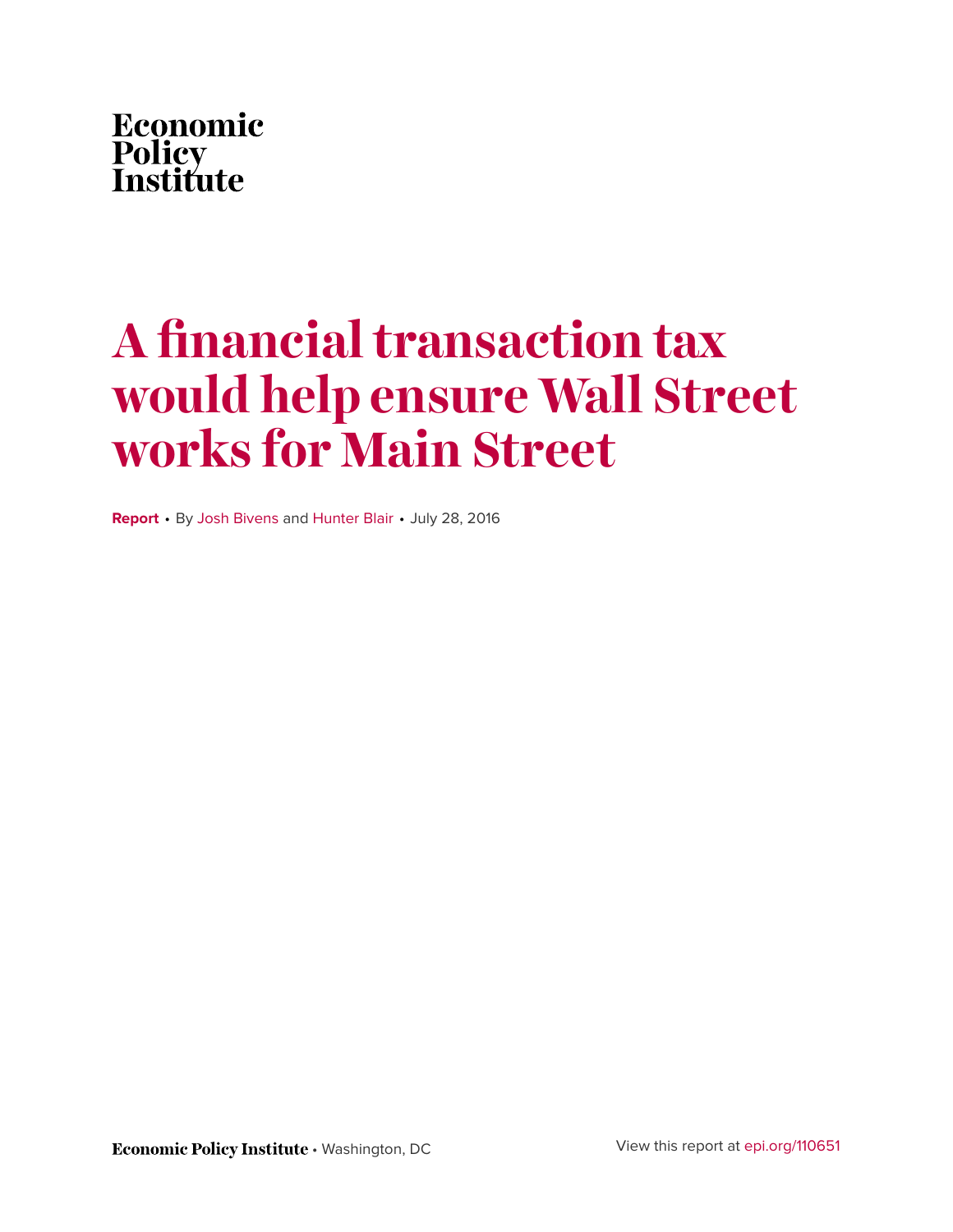### **Summar y**

**What this report finds:** A well-designed financial transaction tax (FTT)—a small levy placed on the sale of stocks, bonds, derivatives, and other investments—would be an efficient and progressive way to generate tax revenues. Gross revenues from a well-designed FTT would likely range from \$110 billion to \$403 billion. And net revenues (including offsets from reduced income, payroll and capital gains taxes, and increased borrowing costs) would likely be substantially higher than some other recent estimates indicate. This is mainly because other estimates ' assumptions about the volume of financial transactions an FTT would crowd out are too high, and because an FTT is likely to redistribute rather than reduce overall incomes. Regardless of the level of revenues raised, an FTT would be a win-win for the U.S. economy. Higher revenues would result in more funds for social insurance programs and much-needed public investments. Lower revenues would be the result of the FTT crowding out financial transactions of little value to the U.S. economy. This would boost Americans' incomes through lowering fees on financial services, such as the management of 401(k)s and other accounts.

**Why this matters:** As the U.S. economy continues to recover from the 2008 financial crisis and the ensuing Great Recession, an FTT would help ensure the financial sector compensates other sectors of the economy (particularly U.S. households) for the damage the sector inflicted. Through generating tax revenues, decreasing the fees Americans pay on their investments, and shrinking unproductive parts of the financial sector, an FTT would help Wall Street work for Main Street.

### **Introduction and ke y find i n g s**

<span id="page-1-0"></span>The financial crisis of 2007–2009 and the ensuing bank bailouts have led to widespread calls to ensure a "fair and substantial contribution" from finance for the damage this sector inflicted.<sup>[1](#page-17-0)</sup> In addition, given that the key rationales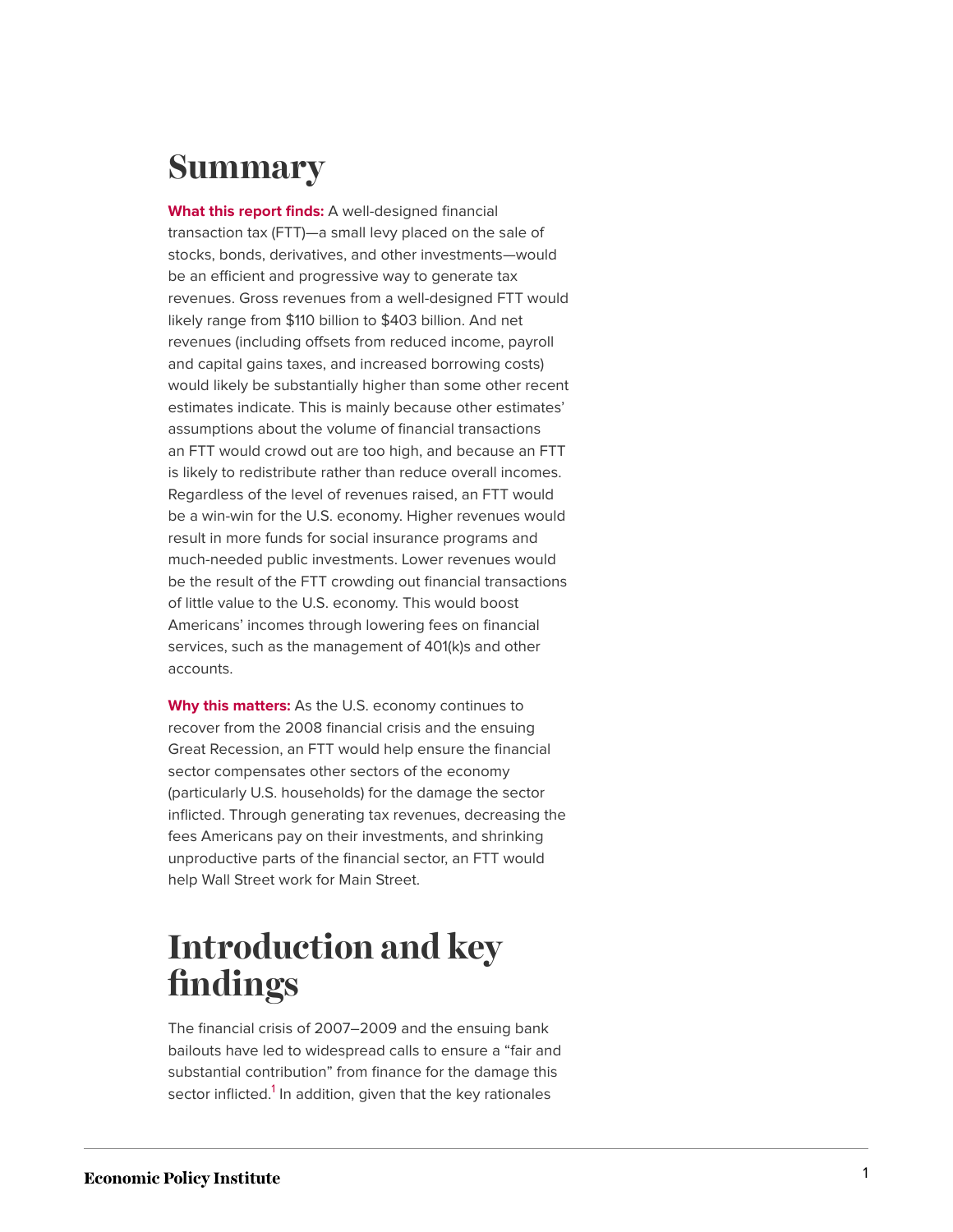for a large financial sector are risk-management and macroeconomic stability, the crisis inspired questions about whether the financial sector's decades-long pre-crisis expansion was beneficial for the potential growth and efficiency of the American economy.

Given the twin goals of raising revenue and ensuring that financial transactions actually do provide good value to the economy, the idea of a financial transactions tax (FTT) has recently gained popularity.

A number of bills have been put forward in Congress to institute an FTT, most recently the Inclusive Prosperity Act introduced by Rep. Keith Ellison (D-Minn.). Rep. Ellison's bill would tax the sale of stocks at 0.5 percent, bonds (with maturity over 60 days) at 0.1 percent, and derivatives and other investments at 0.005 percent. In 2014, Rep. Chris Van Hollen (D-Md.)—a member of the House Democratic leadership—introduced a bill that included a transactions tax. Sen. Bernie Sanders (I-Vt.) has introduced an FTT proposal in the Senate that mirrors Ellison's House bill. In addition, a centerpiece of Sen. Sanders's presidential campaign was an FTT that would fund an expansion of debt-free college tuition.

At the same time that the FTT has gained some momentum in policy and political spheres, recent estimates of an FTT's potential revenue-raising capacity have been smaller than those of earlier studies. Early estimates of the potential revenue that could be raised with an FTT frequently exceeded 1 percent of gross domestic product (GDP) annually (see, for example, Pollin, Baker, and Schaberg 2003). But in a series of papers for the Tax Policy Center (TPC), Burman et al. (2016) and Nunns (2016) report much lower estimates. These recent estimates are not trivial—Burman et al. (2016) find an FTT could raise between \$50 billion and \$70 billion annually (or between roughly 0.25 and 0.4 percent of GDP). But they are significantly lower than many previous estimates. Besides revenue estimates, Burman et al. (2016) also provide a good accounting of the potential pros and cons of the economic consequences of an FTT. The potential downsides they highlight, as well as the smaller revenue estimates, have led too many to wield their reports as clarion calls against the desirability of an FTT. This is not a warranted conclusion.

This report examines some of the issues raised by the prospect of an FTT. Its principal finding is that the essential logic for supporting an FTT remains strong: It would raise revenue and crowd out transactions that direct income to the financial sector without providing much boost to most households' living standards.

Specific findings include:

- **FTTs hold much promise as significant and progressive revenue raisers, and some** recent revenue estimates may be excessively pessimistic. We find that potential gross revenues from an FTT range from \$110 billion to \$403 billion (depending on the responsiveness of financial transactions volume to costs). This estimate is widely agreed upon.
	- There may be some revenue offsets to this gross amount, but these offsets may be overestimated, and the overall revenue potential of an FTT is considerable.
- One key parameter for how much revenue an FTT can raise is how responsive the volume of financial transactions is to changes in transaction costs. The higher this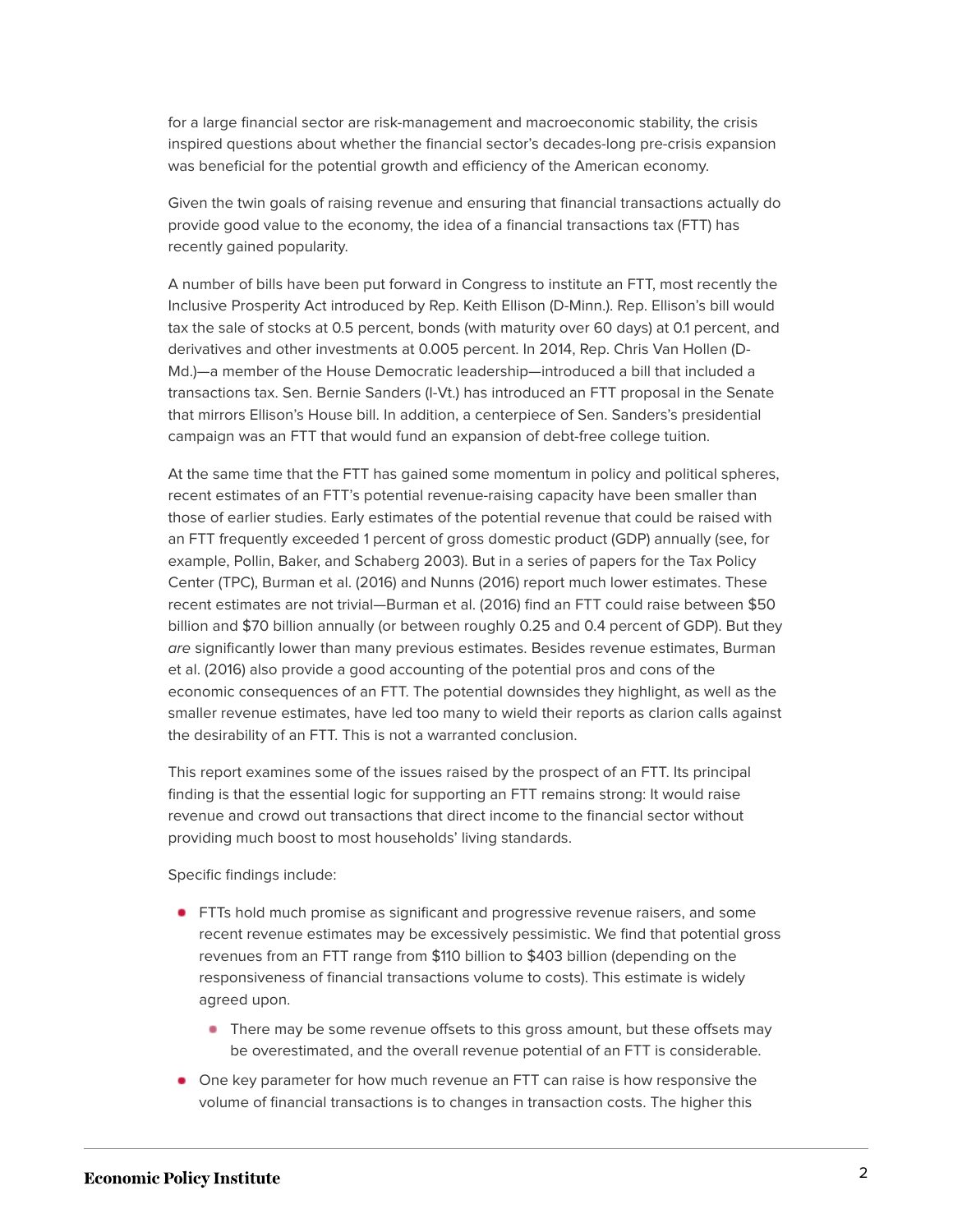responsiveness—or elasticity, in economic jargon—the more trading volumes are crowded out by an FTT and the less revenue it raises.

- There is ample reason to think financial transaction volume will fall less in response to an FTT than Burman et al. (2016) allow. Current elasticity estimates are based on FTTs that are not particularly well-designed to discourage arbitrage among asset classes or among national trading exchanges.
- If an FTT is well-designed to avoid this type of tax avoidance among asset classes, and if a U.S. FTT spurs further progress in other countries' adoption of FTTs (as is happening in the European Union), then there is potential to reduce the scope for financial transaction crowd-out and to boost potential FTT revenue.
- The Burman et al. (2016) estimates of the net revenue potential of an FTT are also likely too pessimistic. This is because they assume too-high revenue offsets stemming from reduced national income from an FTT, as well as increases in government borrowing costs. The offsets estimated by Burman et al. (2016) depend largely on viewing the financial sector as efficient, with each transaction delivering value. If the financial sector (or at least the marginal transactions crowded out by an FTT) is not efficient and value-creating, then these offsets to the gross revenue collected by the FTT could be considerably smaller.
- Much evidence strongly suggests that the marginal value of financial transactions in the U.S. economy are near-zero, or even negative. If this is true, then U.S. households would strongly benefit from an FTT even if it raised very little revenue. In fact, in the case of zero marginal value of financial transactions, every dollar "crowded out" from financial transactions by an FTT would boost American households' incomes one-forone. Alternative ways of extracting a "fair and substantial contribution" from finance (a financial activity tax, or FAT, for example) could in theory raise as much revenue as a well-designed FTT. However, the FTT currently is much better-developed as a concrete policy and has greater political momentum. Further, it is far from obvious that a FAT could be better-targeted at displacing low-value transactions than an FTT while still raising an equivalent amount of revenue.

# **Background**

As the name suggests, a financial transaction tax is a tax levied on the transfer of ownership of designated financial assets. Depending on the design, these taxes can be levied on the transfer of any number of assets, including stocks and equities, bonds, international currencies, and derivatives and securities (such as futures, options, and credit default swaps).

FTTs generally levy a tax that is a percentage of the value of the traded asset, though they can also take the form of a flat fee applied to each transacted asset. FTTs can be assessed on assets in their original issuance, such as the stocks in an initial public offering, on trades in the secondary market, or on both. FTTs may be limited to trades on official exchanges, "over-the-counter" trades transacted directly between two parties, or both. As a general rule, both to prevent tax avoidance and to boost efficiency of collection, FTTs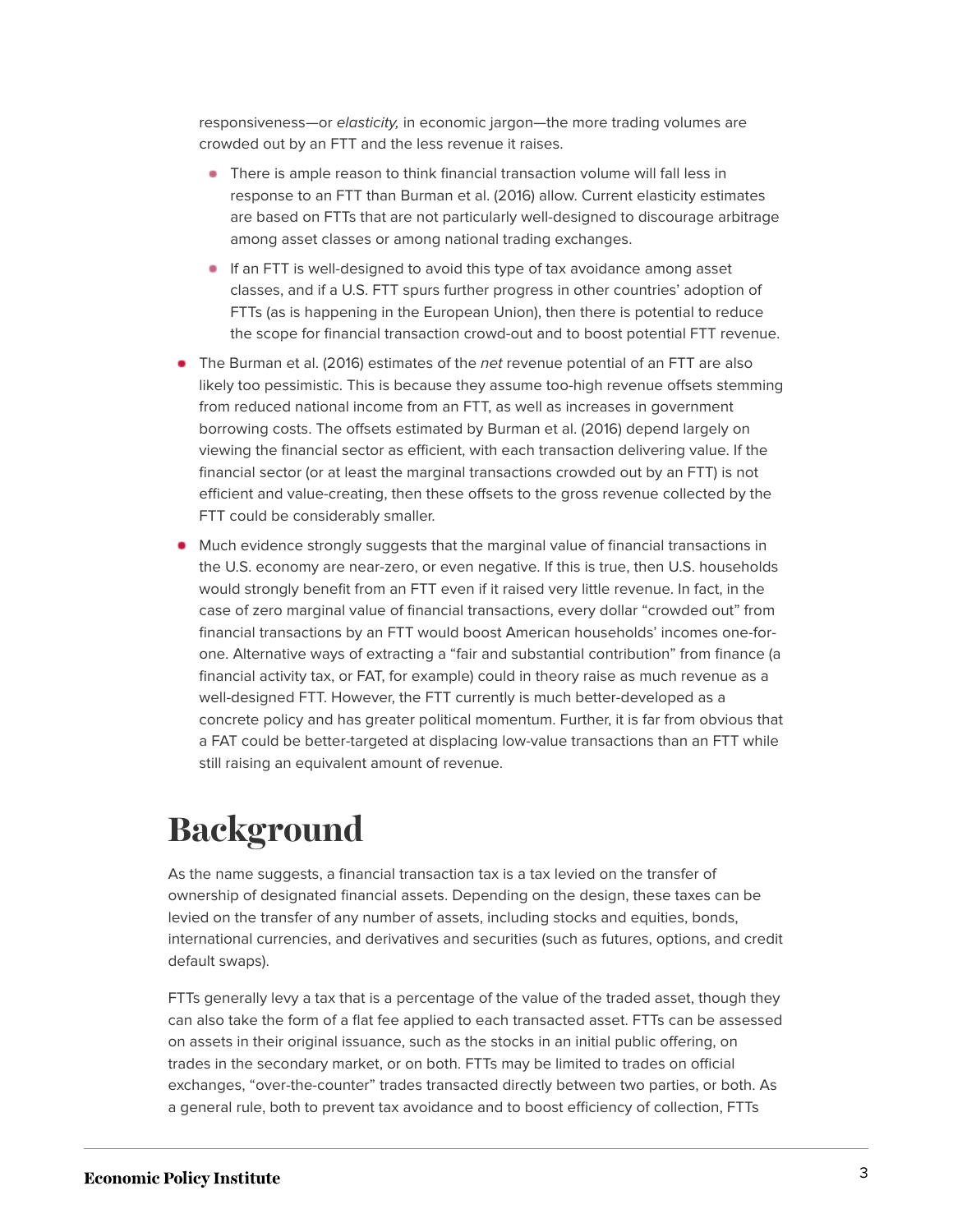are most effective when applied to as broad a base as possible instead of to particular classes of assets or financial marketplaces.

<span id="page-4-0"></span>The case for hoping that an FTT with a small base rate can raise substantial revenue rests on the utterly enormous volume of financial transactions that take place in the U.S. economy in a given year. **Table 1** shows the volume of financial transactions by type for 2015. The table also shows transaction costs and the potential revenue that would have been raised under an FTT rate of 0.5 percent on stock trades, bond trades, and options premiums, and 0.05 percent on the notional value of futures, swaps, and foreign exchange.<sup>[2](#page-17-1)</sup>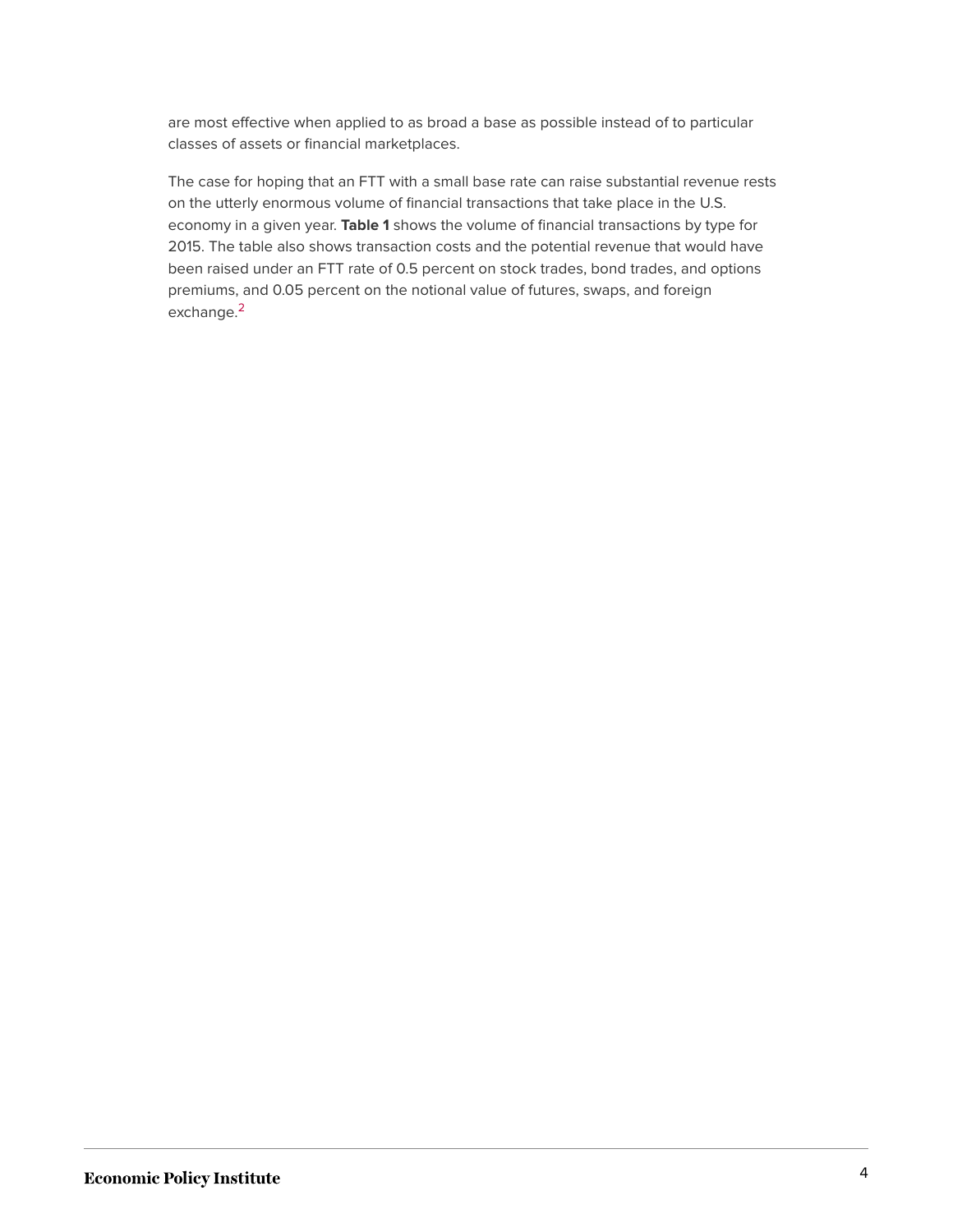#### Table 1 **Transactions costs, volume, and revenue estimates from a financial transaction tax**

| <b>Financial</b><br>transaction<br>type | Transaction<br>Volume<br>FTT rates<br>costs |         |         | Revenue, by elasticity (billion of dollars) |         |         |        | Revenue, by elasticity (% of GDP) |       |         |        | Volume reduction times transaction costs, by<br>elasticity (billions of dollars) |          |          |          |
|-----------------------------------------|---------------------------------------------|---------|---------|---------------------------------------------|---------|---------|--------|-----------------------------------|-------|---------|--------|----------------------------------------------------------------------------------|----------|----------|----------|
|                                         |                                             |         |         | $-0.75$                                     | $-1$    | $-1.25$ | $-1.5$ | $-0.75$                           | $-1$  | $-1.25$ | $-1.5$ | $-0.75$                                                                          | $-1$     | $-1.25$  | $-1.5$   |
| <b>Equities</b>                         | 0.14%                                       | 45,969  | 0.5%    | \$74.3                                      | \$51.0  | \$35.0  | \$24.0 | 0.41%                             | 0.28% | 0.19%   | 0.13%  | \$44.32                                                                          | \$50.96  | \$55.51  | \$58.64  |
| <b>Bonds</b>                            | 0.08%                                       | 183,639 | 0.5%    | \$215.4                                     | \$132.8 | \$81.9  | \$50.5 | 1.20%                             | 0.74% | 0.46%   | 0.28%  | \$118.87                                                                         | \$132.83 | \$141.44 | \$146.75 |
| <b>Options</b><br>premiums              | 0.28%                                       | 22,860  | 0.5%    | \$53.4                                      | \$41.5  | \$32.2  | \$25.0 | 0.30%                             | 0.23% | 0.18%   | 0.14%  | \$34.67                                                                          | \$41.48  | \$46.77  | \$50.88  |
| Foreign<br>exchange                     | 0.01%                                       | 321.196 | 0.05%   | \$38.9                                      | \$24.3  | \$15.1  | \$9.4  | 0.22%                             | 0.14% | 0.08%   | 0.05%  | \$21.66                                                                          | \$24.27  | \$25.90  | \$26.91  |
| <b>Futures</b>                          | 0.001%                                      | 702,225 | 0.05%   | \$16.9                                      | \$6.1   | \$2.2   | \$0.8  | 0.09%                             | 0.03% | 0.01%   | 0.00%  | \$5.95                                                                           | \$6.14   | \$6.21   | \$6.24   |
| Swaps                                   | 0.001%                                      | 159,708 | 0.05%   | \$3.8                                       | \$1.4   | \$0.5   | \$0.2  | 0.02%                             | 0.01% | 0.00%   | 0.00%  | \$1.35                                                                           | \$1.40   | \$1.41   | \$1.42   |
| Income and payroll tax offsets          |                                             |         | \$100.7 | \$64.3                                      | \$41.7  | \$27.5  | 0.56%  | 0.36%                             | 0.23% | 0.15%   |        |                                                                                  |          |          |          |
| Capital gains revenue loss              |                                             |         |         | \$64.4                                      | \$41.1  | \$26.7  | \$17.6 | 0.36%                             | 0.23% | 0.15%   | 0.10%  |                                                                                  |          |          |          |
| Increase in federal borrowing costs     |                                             |         | \$133.1 | \$77.4                                      | \$45.3  | \$26.6  | 0.74%  | 0.43%                             | 0.25% | 0.15%   |        |                                                                                  |          |          |          |
| <b>Gross total</b>                      |                                             |         | \$402.7 | \$257.1                                     | \$167.0 | \$109.9 |        |                                   |       |         |        |                                                                                  |          |          |          |
| <b>Net total</b>                        |                                             |         | \$104.6 | \$74.3                                      | \$53.2  | \$38.3  |        |                                   |       |         |        |                                                                                  |          |          |          |

Note: Rates in the table are average rates. The precise rates depend on factors such as the average time to maturity of bonds to ensure that prospects for arbitraging tax liability away by shifting among financial assets are minimized.

Source: EPI analysis of Burman et al. (2016), and of data from NYSE Market Data Factbook, NASDAQ Monthly Market Summary, Securities and Financial Markets Association, Bank of International Settlements Derivatives Statistics, and data provided by James Nunns

#### **Economic Policy Institute**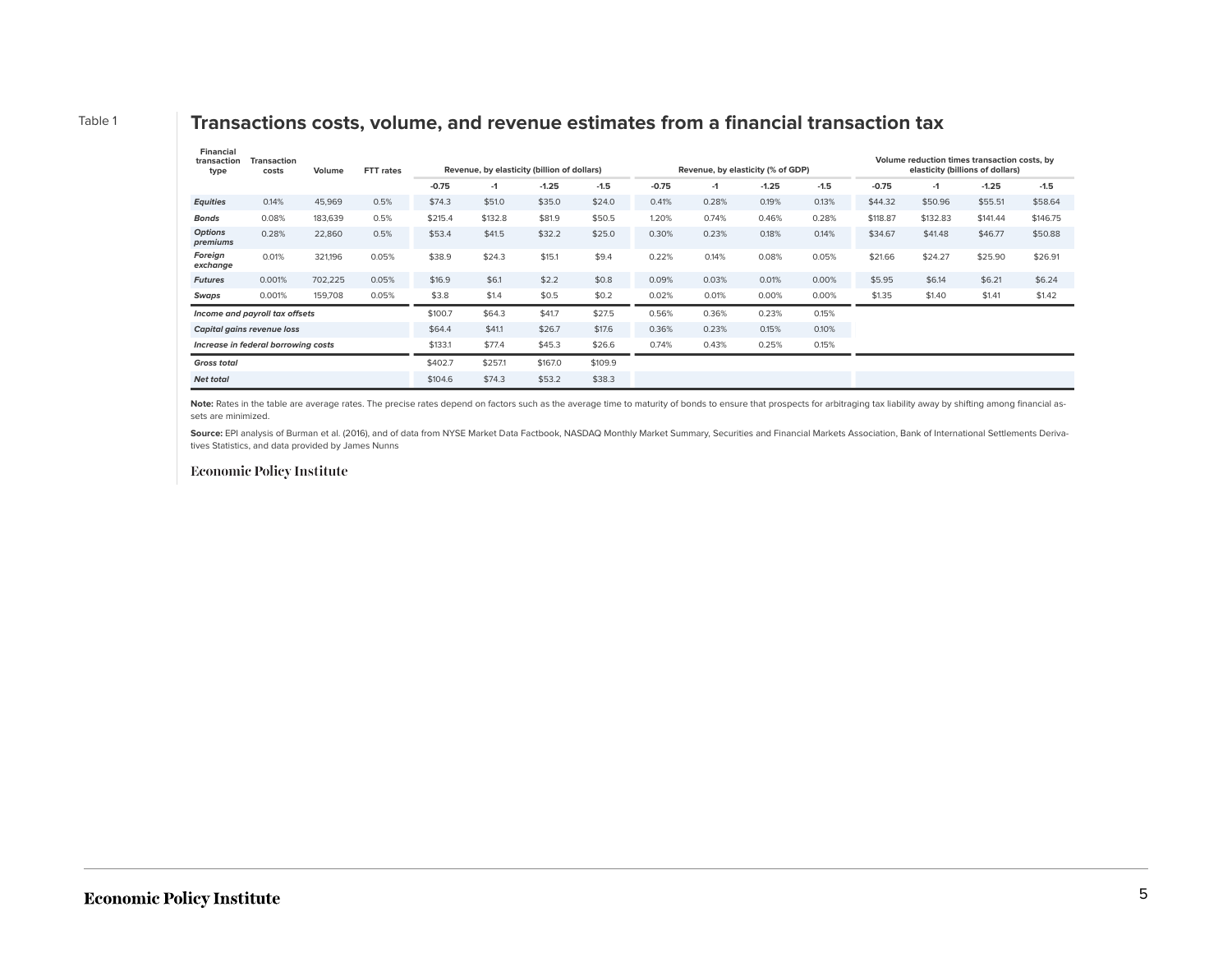<span id="page-6-0"></span>Table 1 will be referred to throughout the rest of the paper, but what we will highlight now is the volume of transactions. In 2015, the volume of equity transactions alone was over \$45 trillion, while derivative transactions (foreign exchange, futures, and swaps) totaled well over \$1 *quadrillion* in volume.<sup>[3](#page-17-2)</sup> However, because transaction costs on derivatives are vanishingly small (generally averaging between 0.01 and 0.001 percent), even a modest financial transactions tax increases total costs dramatically and could potentially lead to a very large reduction in the volume of financial transactions.

## **How much revenue would an FTT raise, and how progressive would it be?**

Early analyses of FTTs (for example, Pollin, Baker, and Schaberg 2003) estimated very large revenue possibilities from a well-designed tax. Pollin, Baker, and Schaberg (2003) estimated that an FTT with a base rate of 0.5 percent on stocks (with rates on other assets set so as to minimize tax avoidance arbitrage) could raise between \$66 billion and \$132 billion in 1997, or 0.8 to 1.6 percent of overall GDP. The range in revenue they identified stemmed from assuming that the tax displaced between 0 to 50 percent of financial transactions.

Recently, however, Burman et al. (2016) and Nunns (2016) released studies indicating significantly smaller revenue estimates, even as the volume of transactions had grown substantially over the past 15 years. The much smaller revenue estimates from Burman et al. (2016) stem largely from two influences: rapidly falling transaction costs and transactions' much higher assumed responsiveness to changes in these costs.

### **Fast-falling transaction costs**

<span id="page-6-1"></span>Jones (2002) documents an extremely large fall in one component of financial transaction costs: the bid/ask spread. $4$  For equities, he finds a fall of roughly 70 percent in these transaction costs since 1980. Matheson (2011) cites data suggesting that bid/ask spreads on the New York Stock Exchange (NYSE) fell from roughly 1.3 percent in the mid-1980s to 0.1 percent today. Both authors identify more-advanced technology as behind the rapid reduction in many aspects of transactions costs in recent decades.

All else equal, a given FTT tax rate will crowd out more financial transactions the lower transactions costs are. The intuition is fairly simple: If transaction costs are 1 percent of the volume of a given transaction, then an FTT of 0.5 percent will boost the total costs of trading (i.e., including tax) by 50 percent. But if transactions costs are 0.5 percent, then an FTT of 0.5 percent will double (raise by 100 percent) total costs.

For a given responsiveness (or elasticity, in the jargon of economists) of trading volume to trading costs, this means that a given FTT will displace more transactions the lower initial trading costs are. This displacement of transactions means, in turn, that the revenue generated by an FTT on the remaining transactions will be lower. Thus, the rapid fall of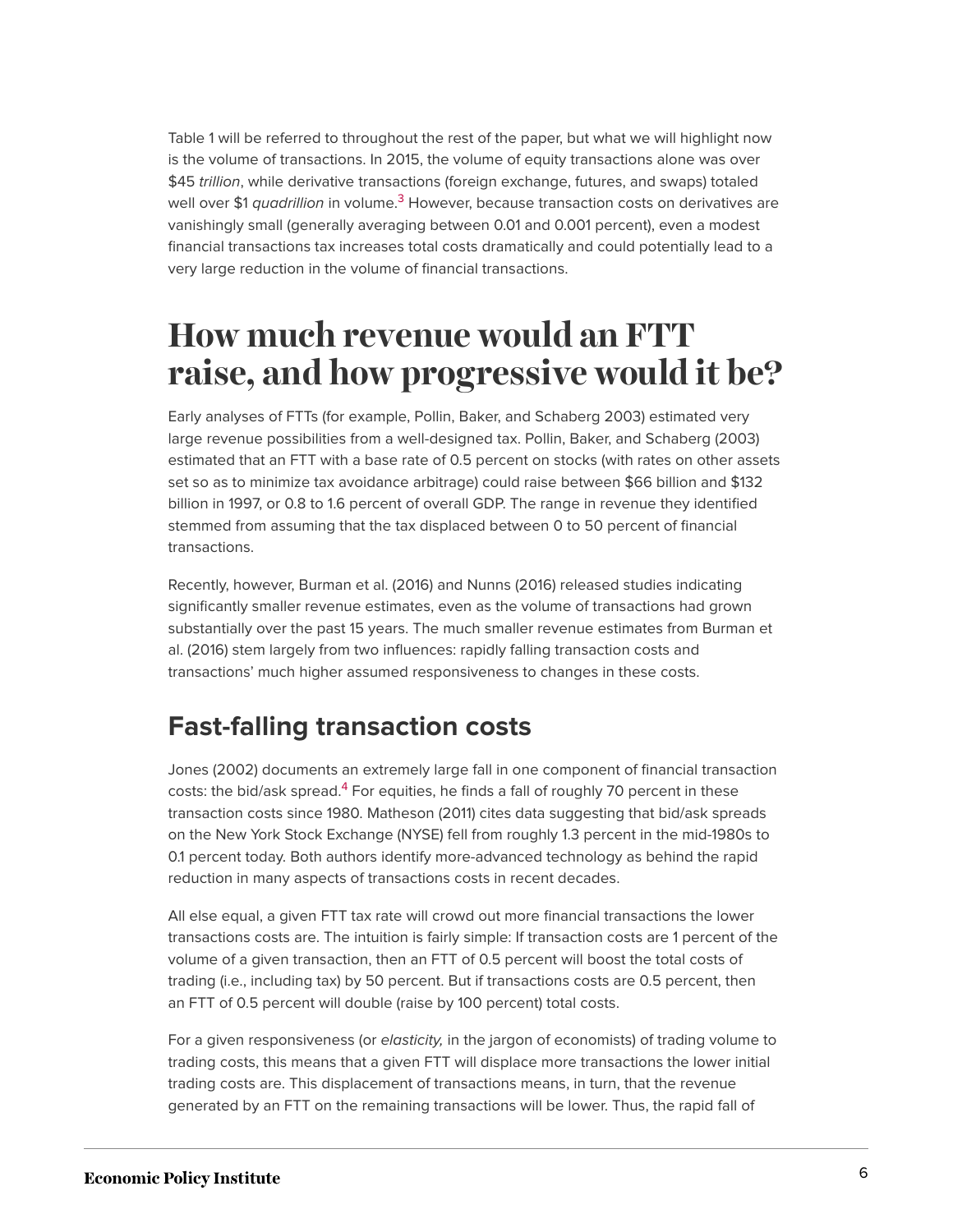transaction costs in recent years means that older FTT revenue estimates may well need to be updated.

### **High assumed elasticity**

As noted before, previous revenue estimates often showed the potential impact of an FTT that displaced between 0 to 50 percent of financial transactions. The rapid decline in transaction costs noted above partially explains why the recent Burman et al. (2016) estimates are substantially lower than these older estimates. Another portion of the discrepancy stems from Burman et al.'s (2016) assumptions about the elasticity of trading volume to trading cost being substantially higher than the (implicit, at least) assumptions used by first-round FTT estimates. Burman et al. (2016) use a range of estimates from 1 to 1.5 for the elasticity of trading volume, and settle on the midpoint (1.25) as their preferred estimate.<sup>[5](#page-17-4)</sup> The first thing to note about elasticities in regard to FTT revenue modeling is that small changes have simply enormous effects. This can be seen in Burman et al.'s (2016) results. For a given rate, the total revenue can more than *triple* when the elasticity is moved from 1.5 to 1.

<span id="page-7-0"></span>The intuition for this is straightforward. When pre-tax trading costs are very low, even a modest (say, 0.34 percent) FTT can increase total post-tax trading costs significantly. For example, Burman et al. (2016) estimate that a 0.34 percent FTT would increase transaction costs for equities by roughly 77 percent. This in turn reduces the volume of transactions by the same amount if the elasticity is 1, making the volume of transactions post-tax about 23 percent as large as before the tax. If the elasticity rises to 1.5, then this 77 percent increase in transactions costs translates into a 90 percent decline in transaction volumes, and the volume of remaining financial transactions post-tax is only 10 percent as large as before the tax. This means that the tax base for an elasticity of 1 (23 percent of pre-tax transactions) is more than double the size of the tax base for an elasticity of 1.5 (10 percent of pre-tax transactions). And, the closer to a full crowd-out of transactions that one gets, the bigger the proportional difference in revenue raised when comparing elasticities.

In the revenue estimates we provide that are shown in Table 1, an elasticity of 0.75 implies a reduction in trading volume of 87 percent, while an elasticity of 1.5 corresponds to a reduction in trading volume of 97 percent. This means that the post-tax volume of financial transactions (or, the tax base of the FTT) is four times larger (13 percent relative to 3 percent) at an elasticity of 0.75 relative to an elasticity of 1.5.

### **Will trading elasticities really never be lower than 1?**

In retrospect, the first-round estimates of potential FTT revenue look potentially too large to necessarily apply today, largely because of the rapid fall in transaction costs. But the Burman et al. (2016) estimates might well be excessively pessimistic. The authors note that the estimates of elasticities in the extant research literature span a wide range. However, it is important to note that the span of estimates is based largely on existing financial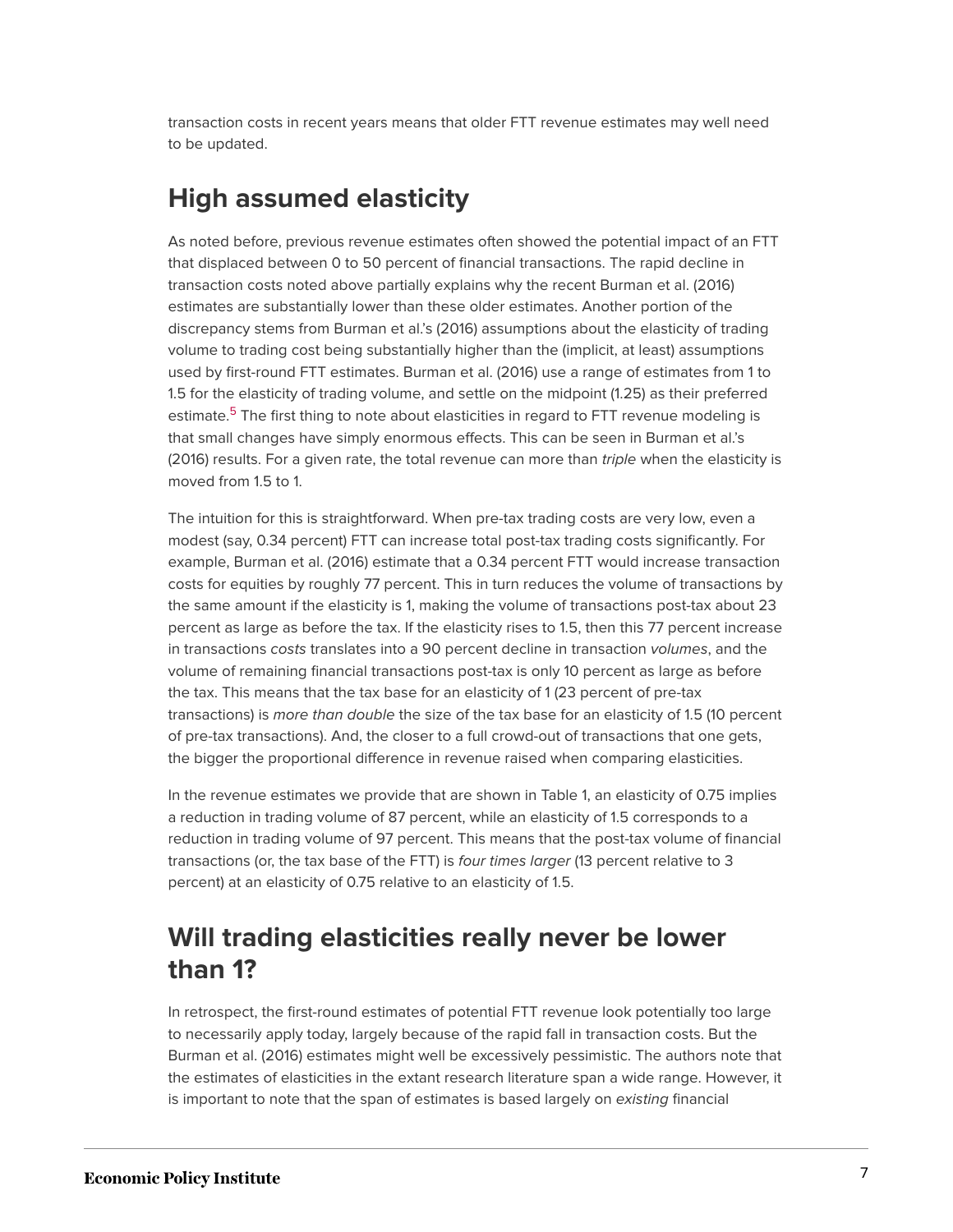transaction taxes that are in place around the world. These existing taxes are not, however, particularly well-designed to maximize revenue. They tend to be idiosyncratic and, crucially, not broad-based. These taxes tend to target quite specific financial assets and apply to often-small financial markets. They often have large carve-outs for specific financial actors. All of these considerations will increase measured elasticities, as market actors will be able to avoid the tax through simple substitution of one financial asset for another, or by moving venues of financial transactions.

To see this, let's look at some examples. First, consider the U.K. stamp duty, which is currently set at 0.5 percent. This FTT is fairly limited in scope, applying only to stocks and physically exercised stock options in U.K. companies. The narrow focus creates an incentive to substitute trading in derivatives for the trading of stocks, and indeed this is what occurs through the growing use of contracts for difference (Burman et al. 2016). However, even with the narrowed base due to lack of taxation on derivatives, the stamp duty reserve tax still brought in £2.6 billion in 2014–2015, or about 0.14 percent of U.K. GDP.<sup>[6](#page-17-5)</sup> In Table 1, that's around the percentage of GDP we would expect from equities in the United States if the elasticity were as high as 1.5. And it's not necessarily the case that this is being driven by differences in the relative size of financial sectors. In 2012, financial and insurance output made up 6.6 percent of nominal U.S. gross value added, versus 7.0 percent in the U.K.<sup>[7](#page-17-6)</sup>

<span id="page-8-1"></span><span id="page-8-0"></span>In short, an eminently avoidable tax on U.K. equities can bring in revenues equal to about 0.14 percent of U.K. GDP, which is near our revenue estimate as a percentage of GDP for U.S. equities at the *high* elasticity. Given this, if an FTT is well-structured to minimize tax arbitrage within a country, and if a U.S. FTT were accompanied by the adoption of FTTs in much of the developed world, it seems likely that the elasticity of financial transactions may well be significantly lower than what Burman et al. (2016) estimate. Now, let's turn from the successfully implemented stamp duty to the standard example of a failed FTT: Sweden. In 1984, Sweden introduced a tax of 1 percent on equities transactions, and in 1986 doubled the rate. In 1989, an additional tax on fixed-income securities took effect. Faced with disastrous revenue results compared with projections, by 1990 the fixedincome securities tax was abolished, and by the end of 1991 so too was the tax on equity transactions (Schulmeister 2009).

As with the U.K. FTT, the narrow focus of the Swedish FTT allowed for some of the same tax avoidance. For instance, Campbell and Froot (1993) attribute the drop in fixed-income securities volumes to the ease of shifting toward substitutes for bonds. But the large shift of Swedish trading volume to London (which by 1986 had instituted the Stamp Duty Reserve Tax outlined previously) can mostly be attributed to the poor design of the tax. Specifically, rather than applying to the stock of Swedish companies, the tax was applied to equity transfers on registered Swedish brokerage services. So while for Swedish investors, substitution and forgone trading were the dominant ways to avoid the tax, this was not the case for foreign investors. In order to avoid the tax, foreign investors needed only to use non-Swedish brokers. These examples point out the necessity of keeping in mind the context of the historical elasticity estimates. These elasticities tend to come from narrow FTTs that left ample space for avoidance, making it more likely that a well-designed FTT could have a lower elasticity than historical estimates.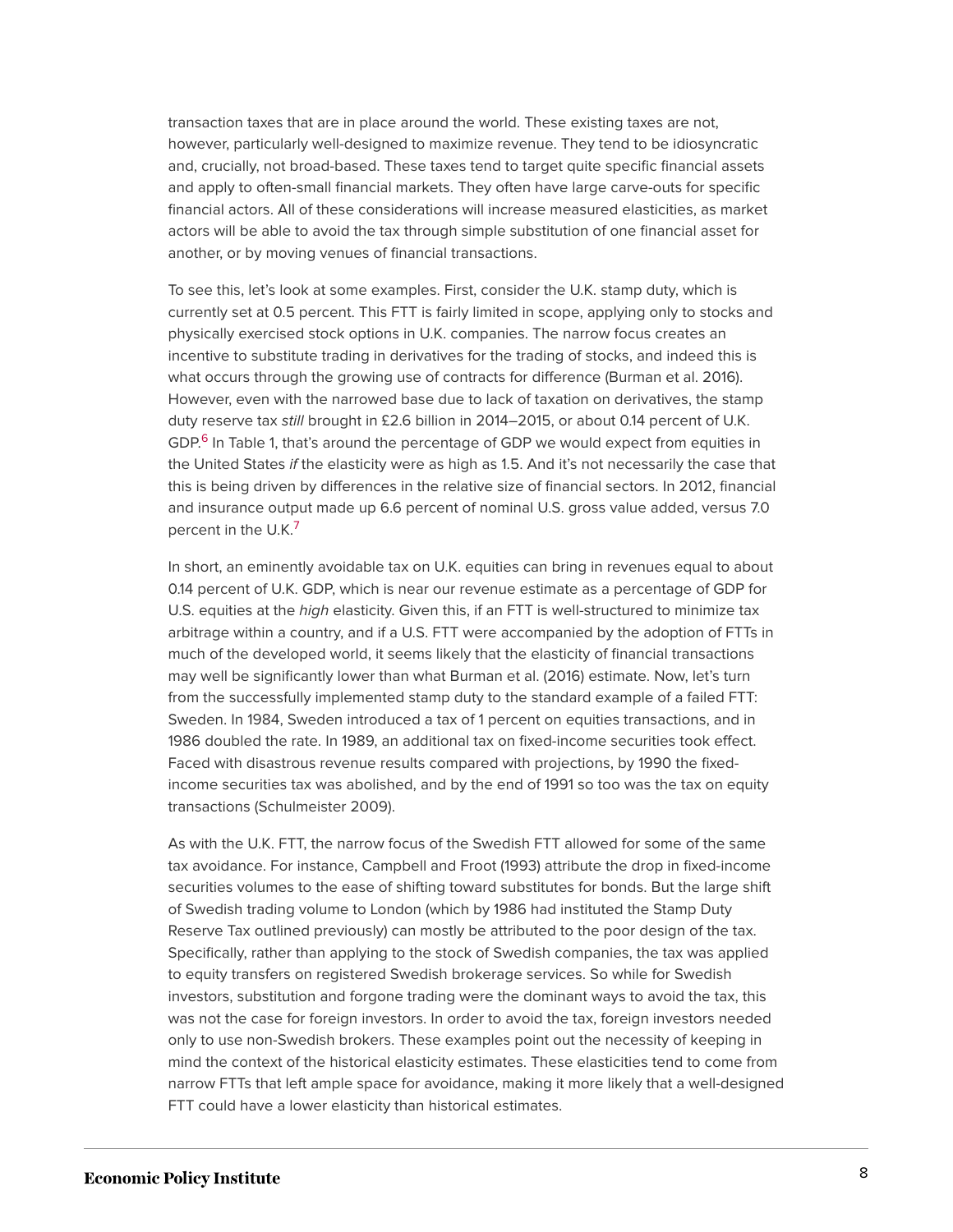**Table 2** gives an overview of the various elasticity estimates from the literature and the market from which they stem.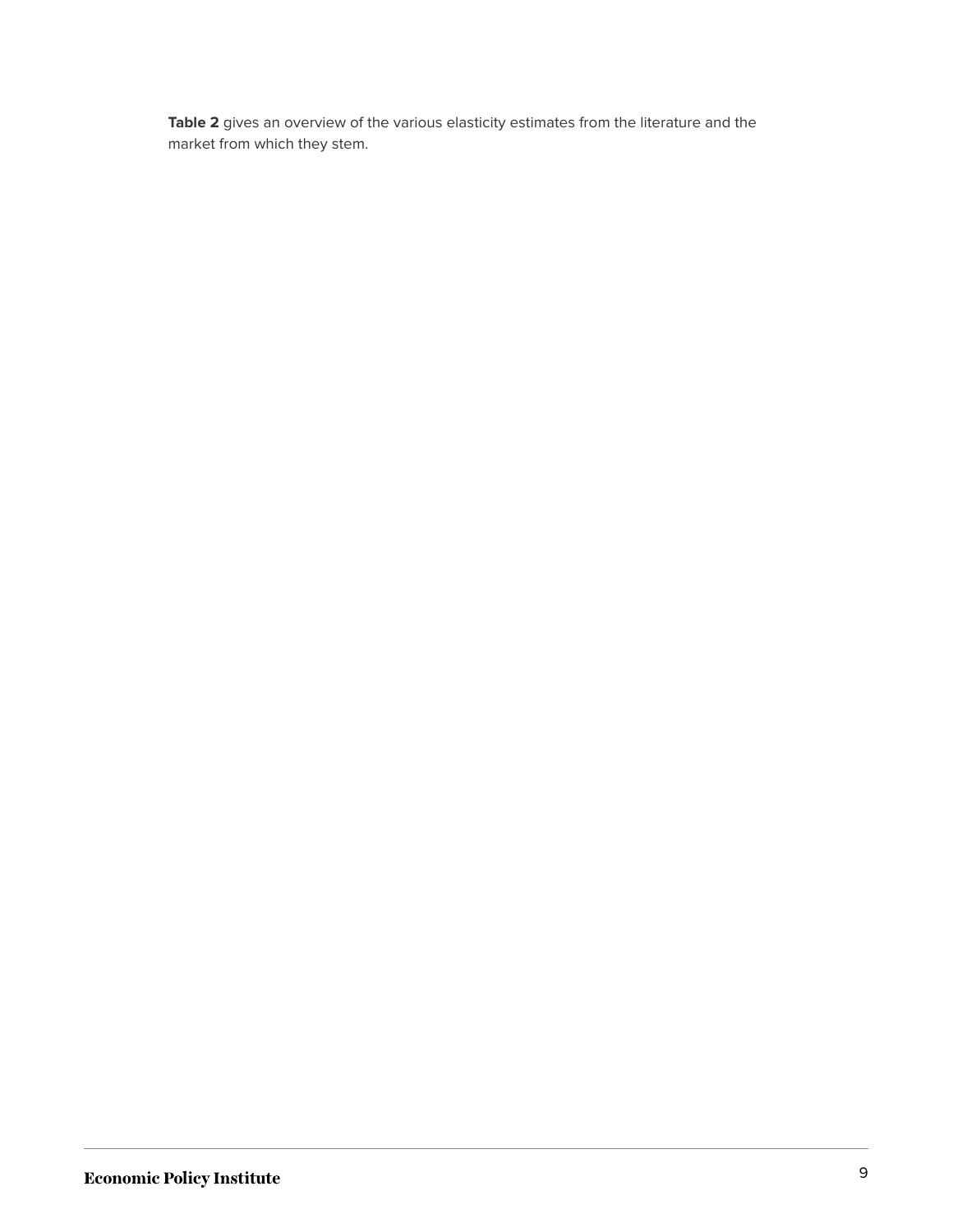#### Table 2 **Review of elasticity estimates**

| Author(s)                           | <b>Country (market)</b> | <b>Market type</b>          | <b>Elasticity estimate</b> | <b>Estimate type</b> |
|-------------------------------------|-------------------------|-----------------------------|----------------------------|----------------------|
| Epps (1976)                         | U.S.                    | Stock market                | $-0.25$                    | <b>TTC</b>           |
| <b>Jarrell</b> (1984)               | U.S.                    | Stock market                | $-1$                       | <b>TTC</b>           |
| Jackson and O'Donnell (1985)        | U.K.                    | Stock market                | $-0.5$ $(-1.65)$           | <b>TTC</b>           |
| <b>Lindgren and Westlund (1990)</b> | Sweden                  | Stock market                | $-0.9$ to $-1.4$           | <b>TTC</b>           |
| Ericsson and Lindgren (1992)        | Multinational           | Stock market                | $-1$                       | <b>TTC</b>           |
| <b>Wang et al. (1997)</b>           | U.S.                    | S&P 500 Index futures (CME) | $-2$                       | <b>BAS</b>           |
| <b>Wang et al. (1997)</b>           | U.S.                    | T-bond futures (CBT)        | $-1.2$                     | <b>BAS</b>           |
| <b>Wang et al. (1997)</b>           | U.S.                    | DM futures (CME)            | $-2.7$                     | <b>BAS</b>           |
| Wang et al. (1997)                  | U.S.                    | Wheat futures (CBT)         | $-0.1$                     | <b>BAS</b>           |
| <b>Wang et al. (1997)</b>           | U.S.                    | Soybean futures (CBT)       | $-0.2$                     | <b>BAS</b>           |
| <b>Wang et al. (1997)</b>           | U.S.                    | Copper futures (COMEX)      | $-2.3$                     | <b>BAS</b>           |
| <b>Wang et al. (1997)</b>           | U.S.                    | Gold futures (Comex)        | $-2.6$                     | <b>BAS</b>           |
| Hu (1998)                           | Multinational           | Stock market                | $\circ$                    | <b>STT</b>           |
| Aitken and Swan (2000)              | Australia               | Stock market                | $-0.97$ to $-1.2$          | <b>TTC</b>           |
| Wang and Yau (2000)                 | U.S.                    | S&P 500 Index futures (CME) | $-0.8$ $(-1.23)$           | <b>BAS</b>           |
| Wang and Yau (2000)                 | U.S.                    | DM futures (CME)            | $-1.3(-2.1)$               | <b>BAS</b>           |
| Wang and Yau (2000)                 | U.S.                    | Silver futures (CME)        | $-0.9$ $(-1.6)$            | <b>BAS</b>           |
| Wang and Yau (2000)                 | U.S.                    | Gold futures (CME)          | $-1.3$ $(-1.9)$            | <b>BAS</b>           |
| Swan and Westerholm (2001)          | Sweden                  | Stock market                | $-1$                       | <b>TTC</b>           |
| Swan and Westerholm (2001)          | Finland                 | Stock market                | $-1.27$                    | <b>TTC</b>           |
| <b>Zhang (2001)</b>                 | Shanghai                | Stock market                | $-0.58$                    | <b>STT</b>           |
| <b>Zhang (2001)</b>                 | Shenzhen (China)        | Stock market                | $-0.49$                    | <b>STT</b>           |
| Baltagi et al. (2006)               | China                   | Stock market                | $-1$                       | <b>TTC</b>           |
| Baltagi et al. (2006)               | China                   | Stock market                | $-0.5$                     | <b>STT</b>           |
| Chou and Wang (2006)                | Taiwan                  | Futures market              | $-1$                       | <b>STT</b>           |
| Chou and Wang (2006)                | Taiwan                  | Futures market              | $-0.6$ to $-0.8$           | <b>BAS</b>           |
| Liu (2007)                          | Japan                   | Stock market                | $-1$                       | <b>STT</b>           |
| <b>Schmidt (2007)</b>               | Multinational           | Foreign exchange            | $-0.4$                     | <b>BAS</b>           |

Note: Values in parentheses are long-run estimates. As Matheson (2011) points out, if the elasticity of trading volume is measured with respect to subcomponents of transactions costs (in this table, securities transaction taxes [STT] and bid-ask spreads [BAS]), then the implied elasticity with respect to total transactions costs (TTC) is higher.

**Source:** Adapted from Matheson (2011) and Schulmeister (2009)

**Economic Policy Institute**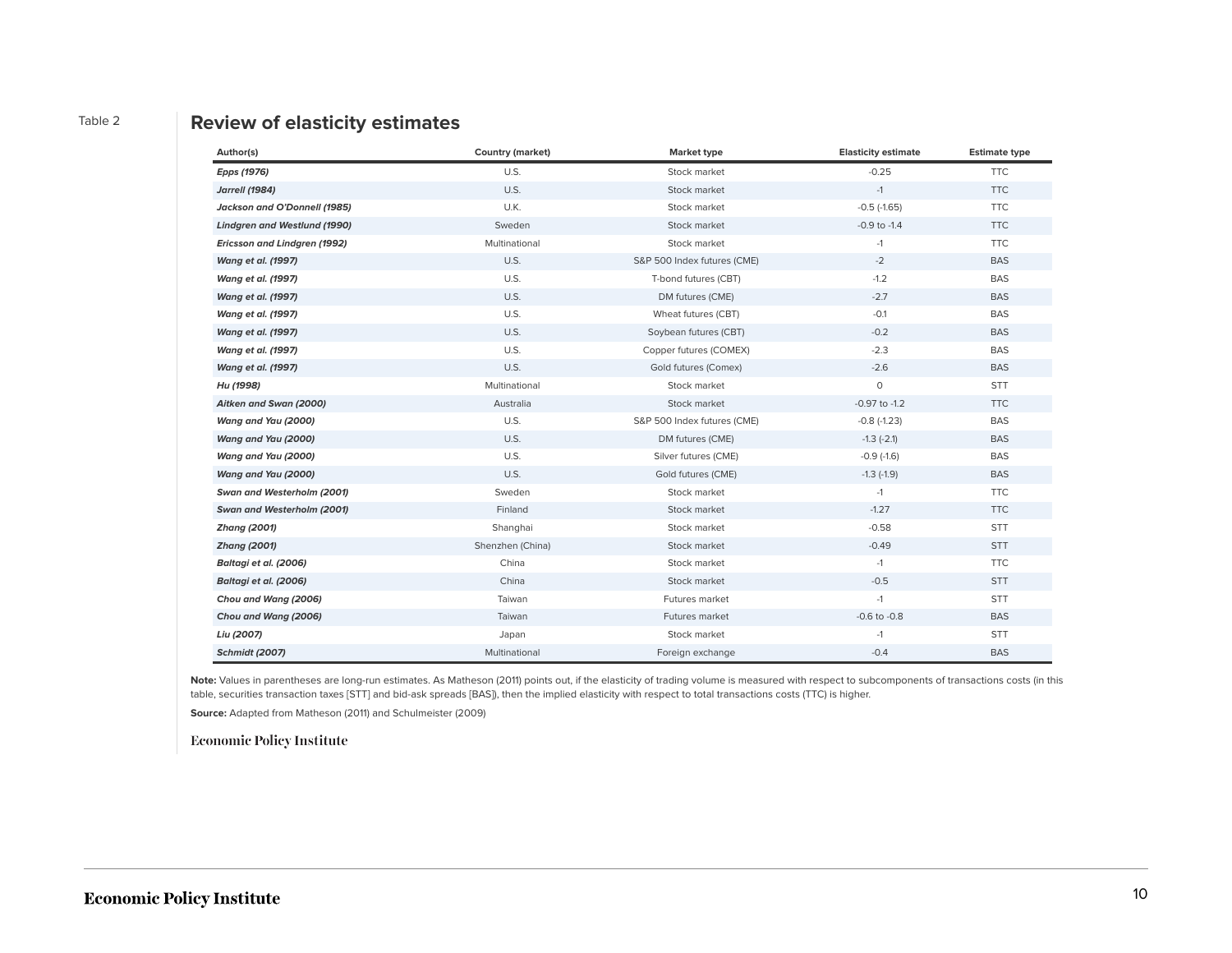Given that U.S. financial markets are the largest in the global economy, a well-designed FTT that explicitly aimed to minimize possibilities for tax avoidance by arbitraging among financial instruments should be able to cut down substantially on trading elasticities. Further, given the substantial movement toward accepting FTTs in the EU, international coordination could even further reduce the scope for tax avoidance, should the U.S. and EU come to agreement on tax harmonization.

This type of reasoning is analogous to the famous finding in Gruber and Saez (2002) for individual income taxes: The broader the tax base, the lower the elasticity of taxable income (ETI). The ETI is a measure of how much taxable income changes in response to changes in tax rates. When the ETI is low, then taxable income does not change much in response to tax rate changes, and more revenue is raised for a given rate. Gruber and Saez's (2002) findings are that the elasticity of taxable income can vary by a factor of three depending on broadness of income tax bases. The tax base underlying today's idiosyncratic and patchy set of local FTTs surely can be substantially broadened with a well-designed policy—particularly one that spurs cross-border cooperation and rate harmonization.

Recent U.S. proposals for FTTs are in fact designed explicitly to minimize the possibility of tax-shifting arbitrage. They are broad-based, and the rates are set so as to minimize gains from choosing one type of transaction over another. Given this, it seems that lower elasticities should at least be considered in making revenue projections. In Table 1 we provide our own estimates of revenue for an assumed elasticity of 0.75 (along with elasticities ranging up to 1.5), broadly following the methodology of Burman et al. (2016).

### **Revenue offsets to FTT**

The final reason why some more-recent estimates of FTT's revenue potential are significantly smaller than past estimates is the assumption of large revenue offsets. These offsets are smaller income, payroll, and capital gains taxes collected following the introduction of an FTT, and higher borrowing costs for the federal government. We will say a bit about both of these offsets below, but it is important to note that the large offsets estimated by Burman et al. (2016) rely on viewing the marginal transactions that would be displaced by an FTT in today's financial markets as being efficient and value-creating. If these marginal transactions, on the other hand, do not create economic value and tend to simply redistribute income in a zero-sum fashion, then the large offsets identified by Burman et al. (2016) will not appear. The final section of this paper notes the large literature that has emerged in recent years highlighting that marginal financial transactions in finance-heavy economies like the United States are likely not strongly value-creating.

The first offset identified by Burman et al. (2016) is the fall in income, payroll, and capital gains taxes that could theoretically follow the introduction of an FTT. Specifically, Burman et al. (2016) assume that financial activity suppressed by the introduction of an FTT is simply an income loss to the economy. This income loss (presumably felt in the salaries and profits of financial-sector firms) hence leads to lower income, payroll, and capital gains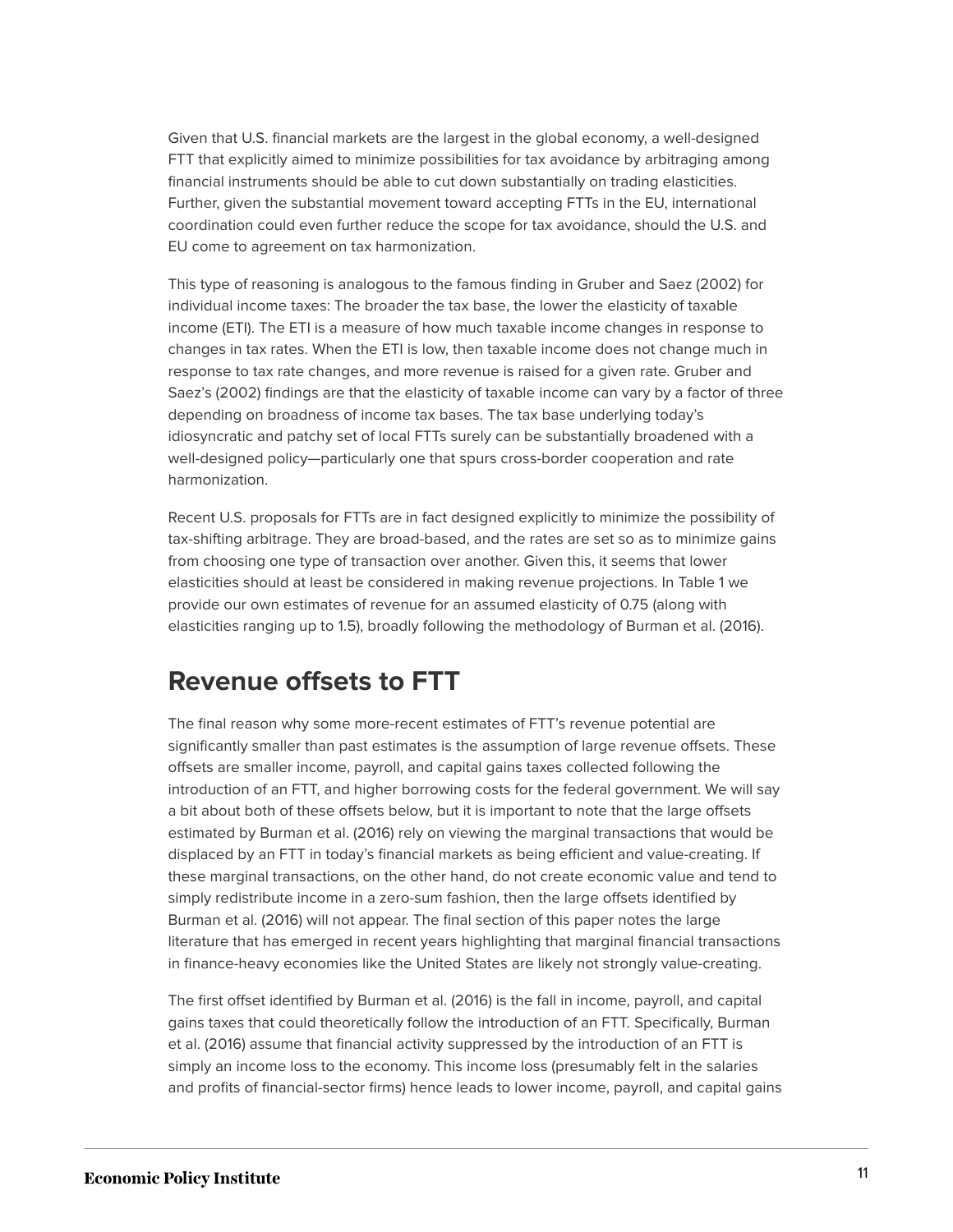taxes collected. This revenue offset is not trivial—it ranges as high as 20 percent or more of the gross revenue estimates of the FTT.

However, if the financial activity displaced by the introduction of an FTT took the form of unproductive economic rents, then there is no aggregate income loss. If, for example, the lower incomes of financial-sector firms simply translate into higher post-fee returns earned by non-financial households, then these higher capital earnings accruing to this latter group will be taxed. We calculate the revenue offset from the introduction of FTTs following the Burman et al. (2016) estimates in Table 1, but our preferred estimate of the likely revenue potential of an FTT remains the gross, non-offset estimates.

A second, and even larger, revenue offset calculated by Burman et al. (2016) concerns the possibility that the cost of servicing debt will be larger following the introduction of an FTT. If this is true, interest costs to the federal government on outstanding debt will rise following the introduction of an FTT. These increased borrowing costs crowd out fully half of the gross revenue estimates, according to Burman et al. (2016).

Again, however, the likelihood of such borrowing cost increases depends largely on how one views the efficiency of financial markets. If these markets are fully efficient, then it is indeed true that the cost of FTTs will be passed on fully to borrowers, and the Burman et al. (2016) borrowing cost estimates will hold.

However, if today's financial markets largely extract rent and overcharge users for financial intermediation, then it is far from clear that an FTT that squeezes out some of these rents will lead to one-for-one increases in borrowing costs. In fact, if some of today's borrowing costs charged to debtors constitute simple rent extraction in the form of churning assets to generate fees, then the introduction of an FTT could actually lead to less churning and lower costs.

Again, we present estimates of the increased borrowing costs based on the Burman et al. (2016) estimates in Table 1, but we again prefer the gross revenue estimate of the FTT.

The gross revenue estimates reported in Table 1 range from \$110 billion to just over \$400 billion—largely in line with earlier estimates of FTT revenue possibilities. The importance of offsets can be seen clearly in the row that estimates net revenue assuming full offsets: Revenue falls to between \$38 billion and \$105 billion, or by roughly two-thirds to threequarters. We grant that assuming zero offsets might be incorrect, but the assumption of fully efficient financial markets underlying the large offsets included in the Burman et al. (2016) findings also seems unlikely.

### **A non-controversial issue: The distributional incidence of FTT revenue**

Finally, it is important to note that there is very little controversy over the distributional incidence of FTTs. They are universally thought to be extraordinarily progressive revenue increases, relative to either the current distribution of income or the current combined incidence of federal taxation. Most analyses allocate the incidence of FTTs to be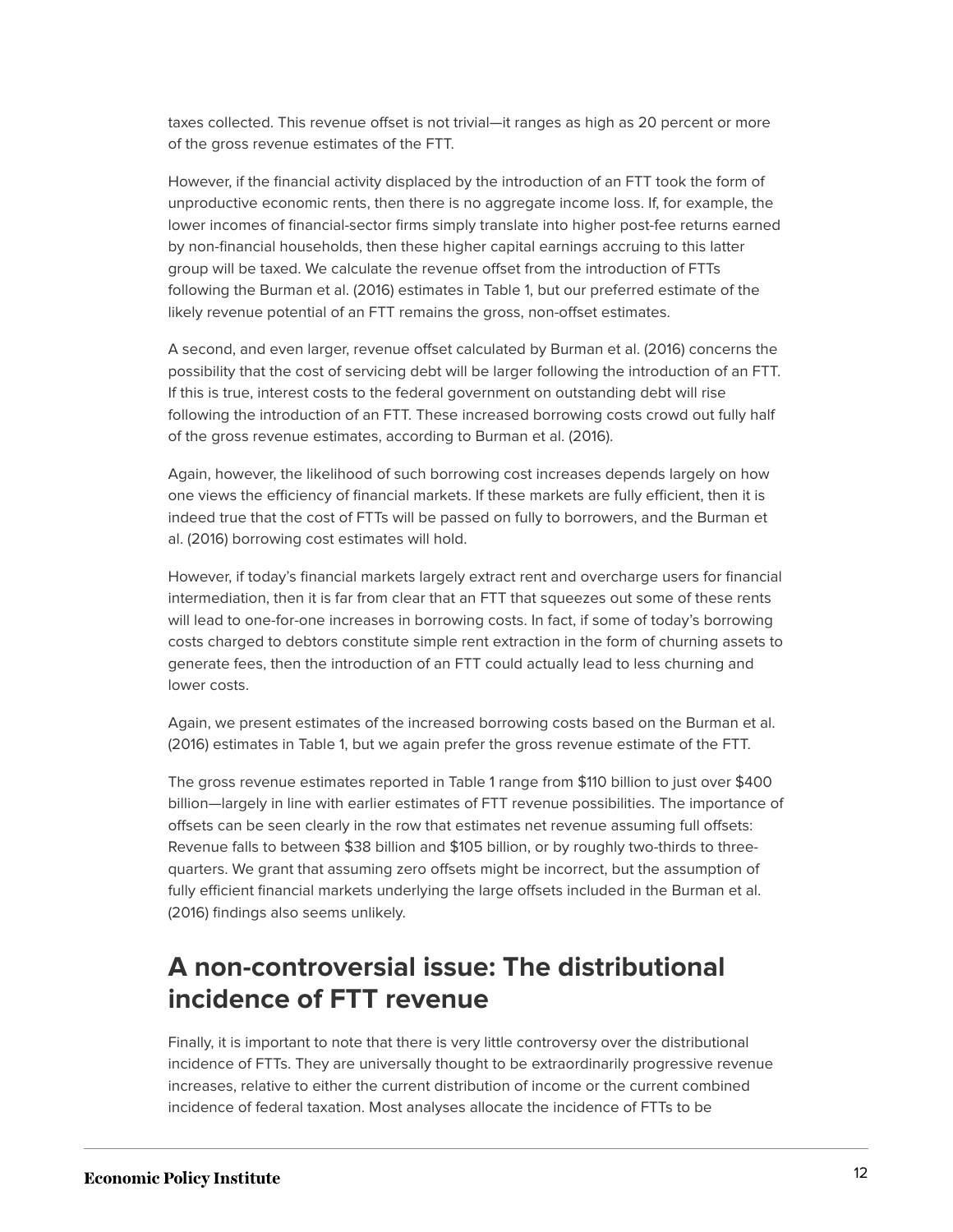

**Source:** EPI analysis of Bureau of Economic Analysis (BEA) data on compensation and corporate profits by industry

**Economic Policy Institute** 

proportional the existing distribution of wealth in the U.S. economy. Given the extraordinary concentration of wealth in the United States at the top of the distribution, this leads to the progressive incidence of FTTs.

### Are FTTs worth doing even if revenue  $\frac{1}{2}$ **1969** 5.20% **gains come in on the low end?**

The rapid fall in transaction costs noted previously have coincided with very large **1971** 5.50% increases in the volume of transactions, and with a large increase in the share of U.S. GDP national income accounted for by finance has risen from 3.3 percent in 1948 to 9.1 percent **1973** 5.35% in 2014. accounted for by the financial sector. **Figure A** shows that the share of private-sector

**1974** 5.39% If the introduction of an FTT leads to a substantial reduction in financial-sector activity, how **1975** 5.78% this would affect the living standards of typical American households hinges on whether or not the increase in financial-sector activity in recent decades boosted GDP growth, or was largely driven by a zero-sum redistribution toward the financial sector.

**1978** 5.67% Much evidence seems to favor the latter interpretation. For example, Cecchetti and Kharroubi (2012) find suggestive cross-country evidence that "the level of financial **1980** 5.99% development is good only up to a point, after which it becomes a drag on growth." For

**1982** 6.56%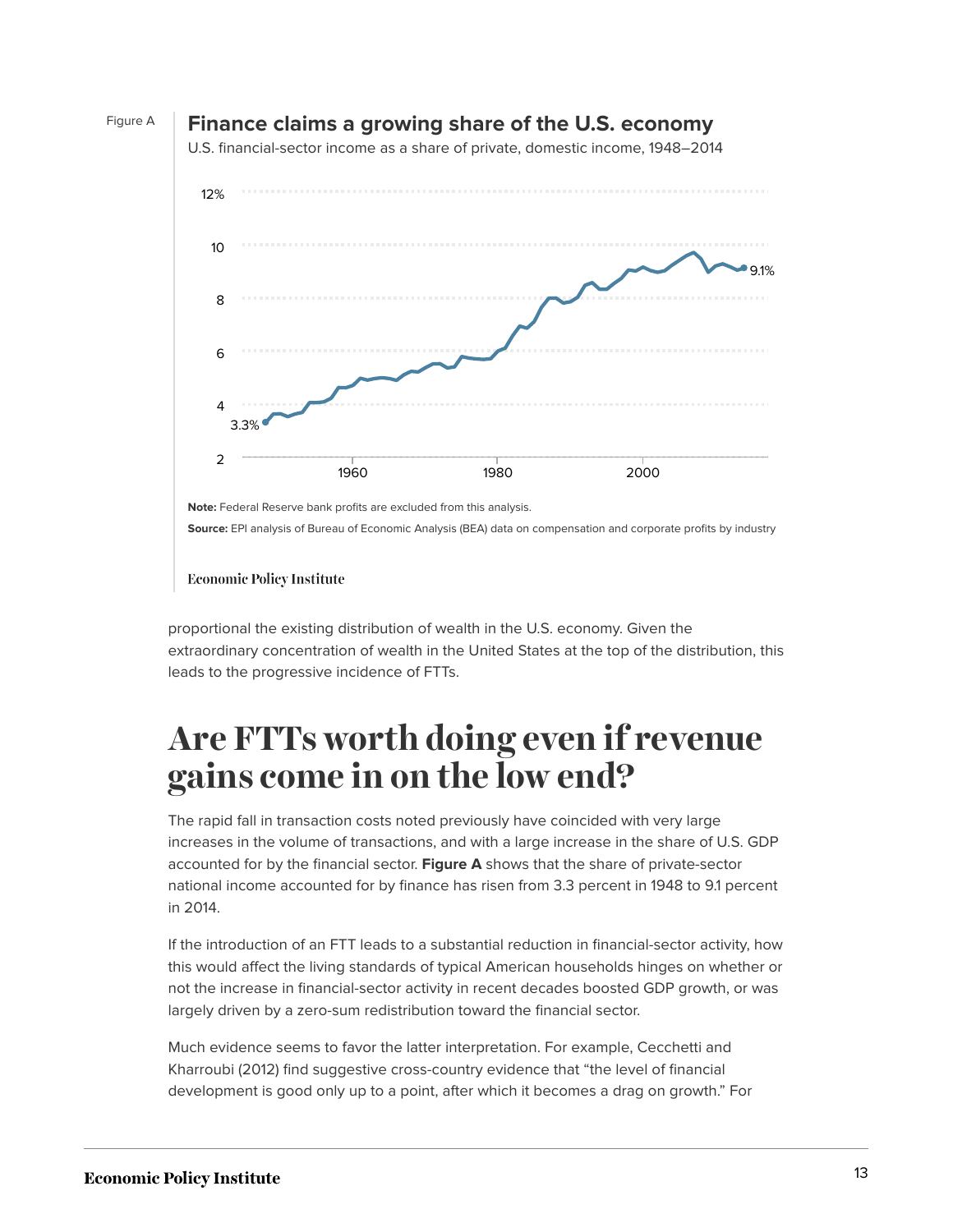advanced economies they find that a "fast-growing financial sector is detrimental to economic growth." In a 2015 paper the same authors posit that the causal link between fast-growing financial sectors and slower overall growth is driven by financial expansions favoring high-collateral and low-productivity activity (like construction), and the migration of high-skilled workers toward finance and away from other higher-productivity sectors.

Biais, Rochet, and Woolley (2012) advance a similar theory for why financial-sector deregulation leads to redistribution toward finance rather than efficiency growth. They posit that the value of financial-sector innovations that arise in response to deregulation are hard for investors to detect. The financial-sector managers who investors hire to monitor new financial innovations for risk must expend effort to properly assess risks, and this leads to classic principal–agent problems. Initial successes in innovations lead to poorly monitored managers demanding large rents, even as they stop expending effort to properly manage or contain risk.

Haldane, Brennan, and Madouros (2010) make a similar point, noting that much of the large increase in financial-sector incomes in recent decades could be explained by the increasing leverage of financial-sector institutions. This leverage increased returns during good times, but led to very large fall-offs in measured financial-sector incomes when the crisis hit. Haldane, Brennan, and Madouros (2010) interpret the large rise in financial-sector incomes that stemmed from higher leverage ratios in the run-up to the housing crisis as evidence that the sector was just disguising, rather than managing, risks. They argue that disguising risk is not a useful economic activity that adds value to the economy, and hence the large pre-crisis returns to financial activity were essentially rents.

Greenwood and Scharfstein (2013) trace the growth of the financial sector's share in overall GDP in part to increased asset management fees. A key question in assessing the value of these increased fees is whether or not they have delivered higher (post-fee) returns to households than would have been obtained through lower-cost passive investment strategies. The evidence is strong that they have not, and that in fact professional management of assets reduces the post-fee return to most households.<sup>[8](#page-17-7)</sup>

<span id="page-14-0"></span>Finally, Philippon (2015) finds that there has been stunningly little productivity growth in the financial sector in recent decades. And yet despite this poor productivity growth, the share of overall national income accruing to the financial sector has risen. One potential explanation for this counterintuitive combination would be rising concentration in the financial sector, which allows a greater mark-up over costs. That financial-sector concentration has occurred is clear.

This evidence on economic value-added of financial services carries strong implications that FTTs are desirable policy even when elasticities of financial transactions are large. If the marginal value of financial transactions is zero (or even negative, as in Cecchetti and Kharroubi 2012), then each dollar of financial activity crowded-out by FTTs results in a dollar increase in typical households' disposable income. Essentially, they are no longer paying for financial transactions that add no value to the economy. This is as good as a tax cut for these families and boosts their disposable income.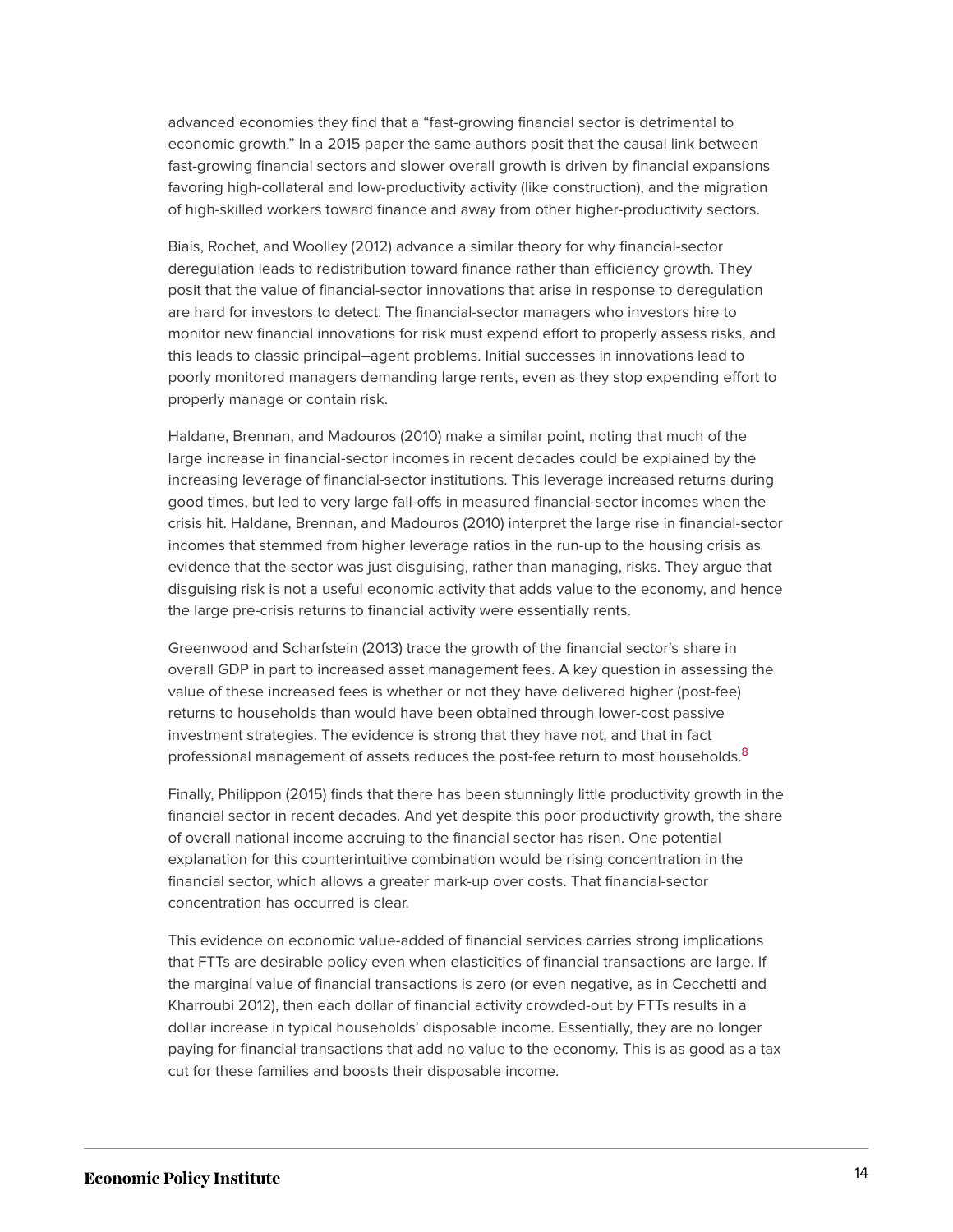The scale of this income boost is large. Take the case where our proposed FTT crowds out 87 percent of all financial transactions. The cost of each of these transactions to U.S. households can be conservatively approximated by the measure of transaction costs we used in our revenue calculations. The total decrease in financial-sector transaction costs is \$227 billion. This is 10 times as large a transfer to U.S. households as was spurred by the recent Labor Department ruling barring retirement advisors from giving conflicted financial advice to clients (CEA 2015).

### **Are there other useful ways to extract a fair/substantial contribution from finance?**

It has occasionally been suggested that FTTs are not the most efficient way to obtain a "fair and substantial" contribution from the financial sector. An oft-cited alternative to FTTs are FATs (financial activity taxes). A FAT is essentially a value-added tax (VAT) for the financial sector. Theoretical FATs are often recommended to apply only to the portion of financial-sector incomes that are "rents." However, there are a number of potential problems with implementing FATs.

First, the notion that *particular* financial activities can be cleanly identified as generating only "rents" and taxed while other activities will be identified as value-creating and exempt from a FAT seems enormously fanciful. It is far from obvious that a real-world FAT would be better-targeted at crowding-out particularly wasteful financial transactions than a realworld FTT.

Second, the scale of the FAT that would be necessary to generate revenue equivalent to a well-designed FTT is not trivial. Our proposed FTT would generate about \$105 billion at an elasticity of 0.75, even assuming the full offsets applied by Burman et al. (2016). Using this revenue as a static estimate, the FAT required to replicate this level of revenue would be 12 percent.

Finally, concrete proposals for FTTs are currently being debated and analyzed. There has been no such momentum for real-world FATs. If proponents of a FAT are acting in good faith and genuinely want to extract a fair and substantial contribution from finance, but just not with an FTT, they should begin introducing concrete proposals. Our sense is that FTTs actually do not have near the efficiency downsides that critics often claim, and that the politics of introducing real-world FTTs are better-developed (as we noted before in our quick summary of FTTs and proposals for FTTs around the world). There are no concrete proposals currently in play in U.S. politics for a FAT that would raise any non-trivial amount of revenue.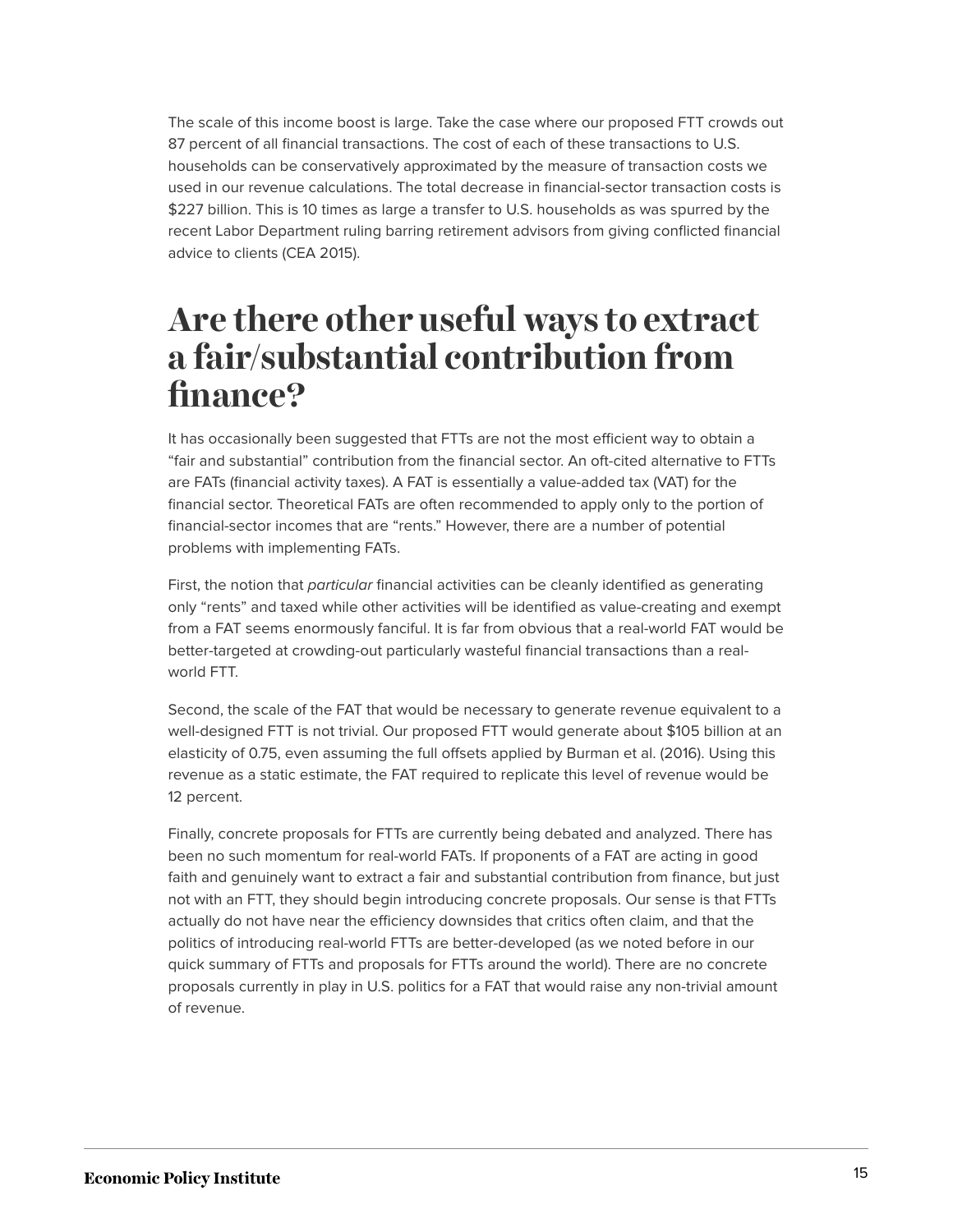# **Conclusion: FTTs are a crucial policy tool**

The primary case for enacting an FTT is simply that it is an efficient and progressive revenue source. While the long-run challenges to achieving a sustainable federal budget balance are often overstated, it is likely the case that revenue increases will be needed over time to ensure sustainability without gutting crucial public investment and social insurance programs. This makes finding efficient revenue sources a high policy priority. The extraordinary rise in income inequality in recent decades highlights the need for new revenue sources to be progressive. The FTT ticks both boxes.

Moreover, so long as the marginal value of financial transactions is low—and this is very well supported by much recent research—then the worse the FTT is as a revenue-raiser, the better it is at directly boosting the disposable income of typical households by crowding out low- or negative-value financial transactions.

In the end the only sustainable argument against the desirability of a well-designed FTT is that each additional dollar spent on financial transactions is actually translating neardirectly into increased economic efficiency. Even aside from the extreme failures of risk management in finance that led to the Great Recession (a notable thing to set aside), it seems very hard to make the case that typical American households have benefitted much from the extraordinary increase in the scale of financial transactions in recent decades. It seems clear that the rise of finance has been largely at the expense of other economic sectors, and that a well-designed FTT is a very useful tool for shrinking the unproductive parts of this sector.

# **About the authors**

**Josh Bivens** joined the Economic Policy Institute in 2002 and is currently the director of research and policy. His primary areas of research include macroeconomics, social insurance, and globalization. He has authored or co-authored three books (including The State of Working America, 12th Edition) while working at EPI, edited another, and has written numerous research papers, including for academic journals. He appears often in media outlets to offer economic commentary and has testified several times before the U.S. Congress. He earned his Ph.D. from The New School for Social Research.

**Hunter Blair** joined EPI in 2016 as a budget analyst, in which capacity he researches tax, budget, and infrastructure policy. He attended New York University, where he majored in math and economics. Blair received his master's in economics from Cornell University.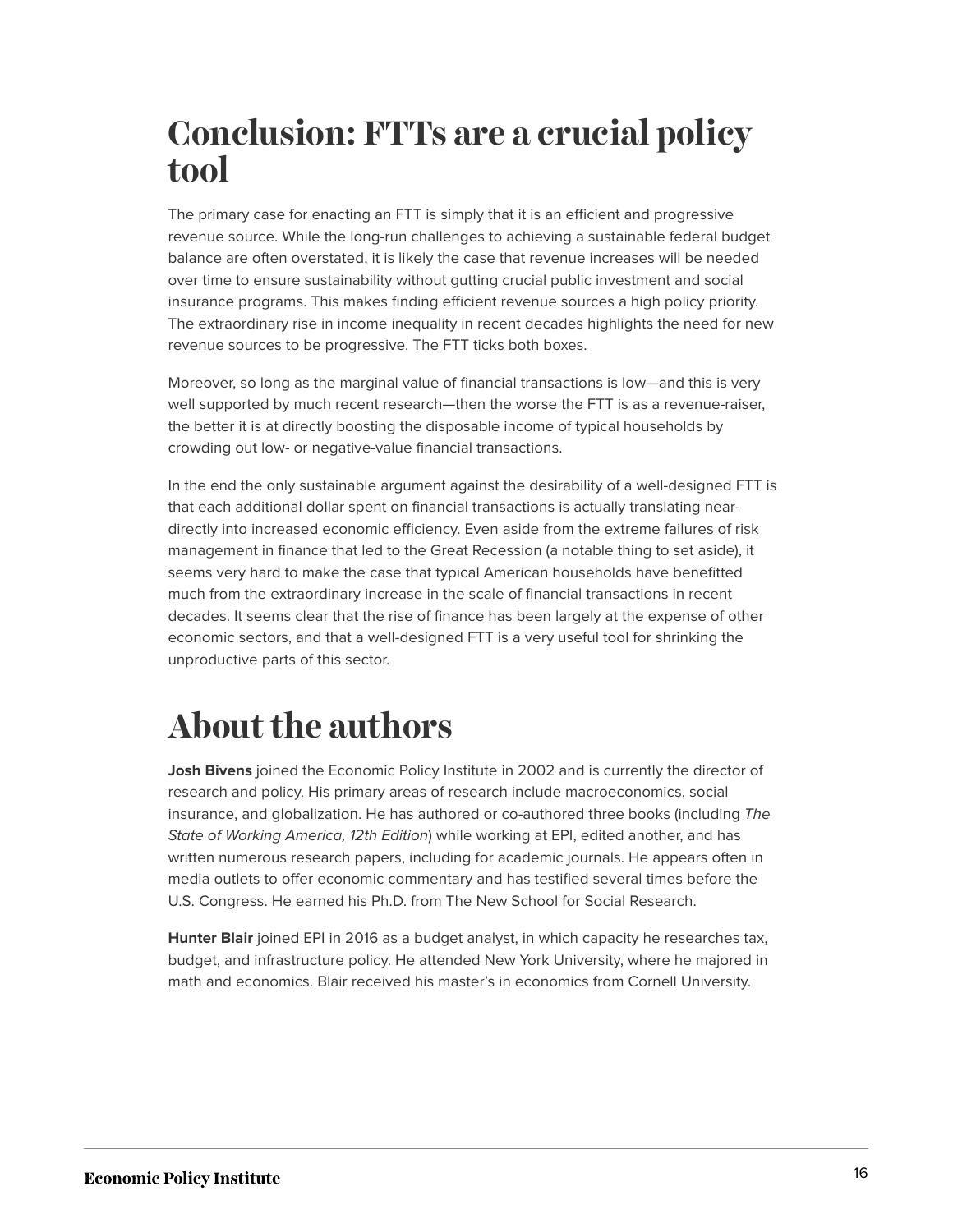# **Endnotes**

- <span id="page-17-0"></span>[1.](#page-1-0) The "fair and substantial contribution by the financial sector" phrasing comes from a staff report of the International Monetary Fund in 2010.
- <span id="page-17-1"></span>[2.](#page-4-0) These are average rates. The precise rates should depend on factors such as the average time to maturity of bonds to ensure that prospects for arbitraging tax liability away by shifting between financial assets are minimized.
- <span id="page-17-2"></span>[3.](#page-6-0) Our volume estimates are very close to those provided in Nunns (2016).
- <span id="page-17-3"></span>[4.](#page-6-1) The bid/ask spread represents the difference between the highest price that a buyer is willing to pay (bid) for a security and the lowest price that a seller is willing to accept for it. It is often thought to represent mostly the extent of market liquidity—the more buyers and sellers for an asset there are at a given point in time, the lower the bid/ask spread is expected to be. Technology that better matches potential buyers and sellers is thought to be a key reason for the decline in the bid/ask spread in recent decades.
- <span id="page-17-4"></span>[5.](#page-7-0) A wonky but important note in reporting these elasticities is that they assume exponential demand curves, not linear curves. Exponential demand curves see demand for a transaction go asymptotically to zero as costs rise, but demand is never fully extinguished (let alone goes negative). This follows the approach of Burman et al. (2016) and seems clearly correct to us.
- <span id="page-17-5"></span>[6.](#page-8-0) British GDP from U.K. Office for Budget Responsibility (2016). Stamp duty reserve revenue from U.K. Revenue and Customs (2015).
- <span id="page-17-6"></span>[7.](#page-8-1) Financial and insurance output as a percentage of gross value added from U.K. Office for National Statistics (2014).
- <span id="page-17-7"></span>[8.](#page-14-0) There is a separate question as to whether or not the active professional management of assets has economic benefits stemming from activist investors searching for above-market returns and disciplining poorly performing non-financial firms. Greenwood and Scharfstein (2013) do not put much stake in this argument.

# **References**

Biais, B., J.C. Rochet, and P. Woolley. 2012. Innovations, Rents and Risk. De Nederlandsche Bank, Working Paper #356.

Burman, L.E., W.G. Gale, S. Gault, B. Kim, J. Nunns, and S. Rosenthal. 2016. "Financial Transaction Taxes in Theory and Practice." National Tax Journal, vol. 69, no. 1, 171–216.

Campbell, J.Y., and K.A. Froot. 1993. Securities Transaction Taxes: Lessons from International Experience. National Bureau of Economic Research, Working Paper No. 587.

Cecchetti, S.G., and E. Kharroubi. 2012. Reassessing the Impact of Finance on Growth. Bank for International Settlements, Working Paper No. 381.

Cecchetti, S.G., and E. Kharroubi. 2015. Why Does Financial Sector Growth Crowd Out Real Economic Growth? Bank for International Settlements, Working Paper No. 490.